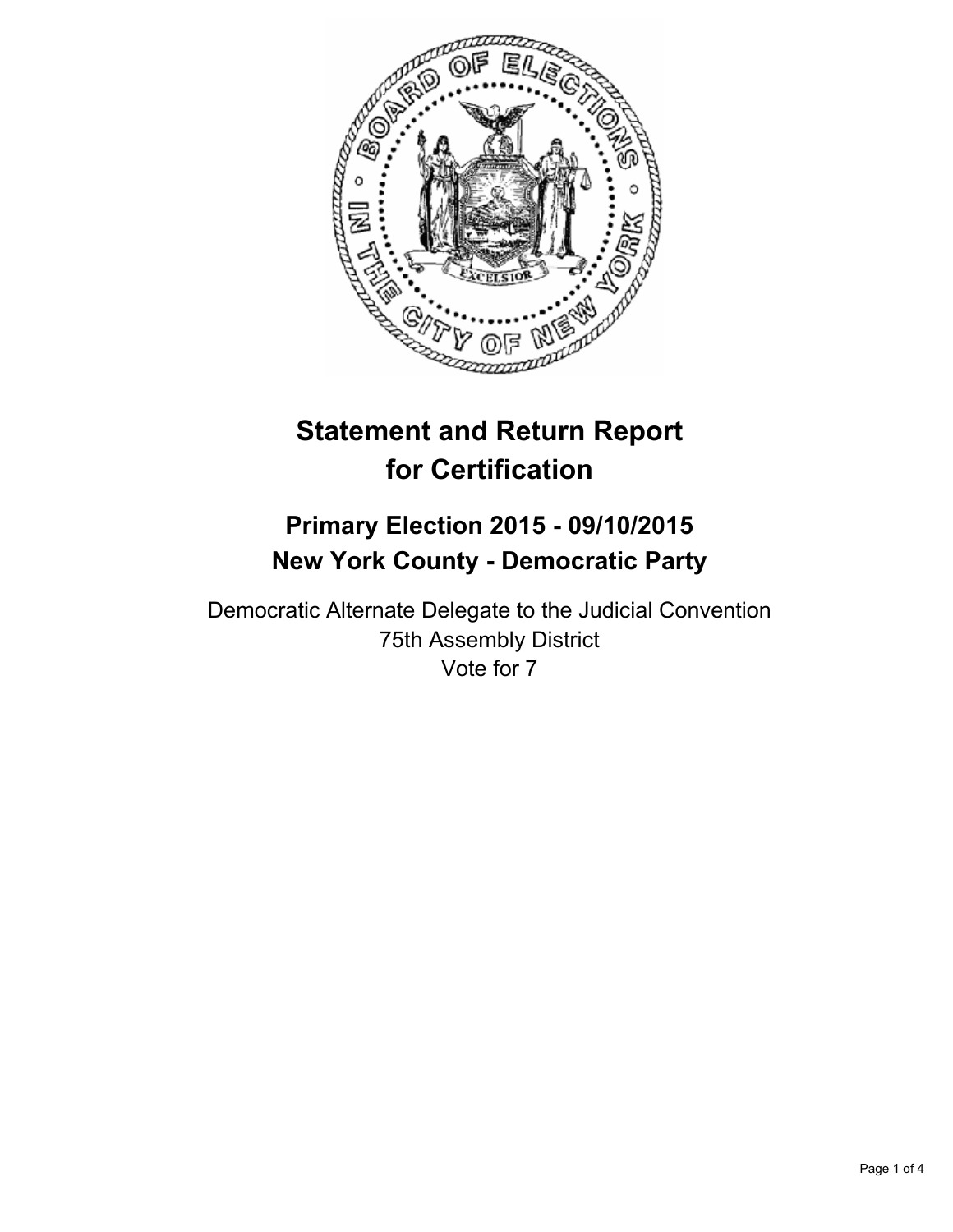

#### **Assembly District 75**

| <b>PUBLIC COUNTER</b>                                    | 931   |
|----------------------------------------------------------|-------|
| ABSENTEE/MILITARY                                        | 121   |
| AFFIDAVIT                                                | 4     |
| <b>Total Ballots</b>                                     | 1,056 |
| Less - Inapplicable Federal/Special Presidential Ballots | 0     |
| <b>Total Applicable Ballots</b>                          | 1,056 |
| <b>MICKEY SPILLANE</b>                                   | 384   |
| <b>DENISSE M. FRAND</b>                                  | 324   |
| <b>LUCILLE OGNIBENE</b>                                  | 382   |
| <b>CHARLES S. BAYLOR</b>                                 | 320   |
| <b>JAMES SIMPSON</b>                                     | 273   |
| <b>SCOTT CAPLAN</b>                                      | 327   |
| <b>MONTE ALBERS DE LEON</b>                              | 205   |
| <b>THOMAS DUANE</b>                                      | 633   |
| <b>MARY D. DORMAN</b>                                    | 453   |
| <b>FRANCINE HASELKORN</b>                                | 398   |
| <b>LEE SINOVOI</b>                                       | 304   |
| DAVID W. SILVERSTONE                                     | 385   |
| <b>DONATHAN SALKALN</b>                                  | 259   |
| LYDIA R. HUMMEL                                          | 476   |
| ADAM LASS (WRITE-IN)                                     | 1     |
| CARMAN L CASTRO (WRITE-IN)                               | 1     |
| CAROL DEMECH (WRITE-IN)                                  | 1     |
| DANIEL P. COPE (WRITE-IN)                                | 1     |
| DAVID SILVESTONE (WRITE-IN)                              | 1     |
| DONALD TRUMP (WRITE-IN)                                  | 1     |
| GARY ALTMAN (WRITE-IN)                                   | 1     |
| JOSHUA MELLEN (WRITE-IN)                                 | 1     |
| JUSTING YU (WRITE-IN)                                    | 1     |
| JZNNY L LOUT (WRITE-IN)                                  | 1     |
| KAREN B BLATT (WRITE-IN)                                 | 1     |
| KENNETH LYON (WRITE-IN)                                  | 1     |
| KEVIN MULLEN (WRITE-IN)                                  | 1     |
| KIM MOSTARITOLO (WRITE-IN)                               | 1     |
| KURT KALM (WRITE-IN)                                     | 1     |
| LINDA LONGSTREET (WRITE-IN)                              | 1     |
| MARGE EARTHLIFE (WRITE-IN)                               | 1     |
| MEREDITH CARMAN (WRITE-IN)                               | 1     |
| MICHAEL MCMAHON (WRITE-IN)                               | 1     |
| NICHOLAS FALLETTA (WRITE-IN)                             | 1     |
| ROBERT GALLAGHER (WRITE-IN)                              | 1     |
| SPRAGUE BRODIE (WRITE-IN)                                | 1     |
| TI-HUA CHANG (WRITE-IN)                                  | 1     |
| UNATTRIBUTABLE WRITE-IN (WRITE-IN)                       | 8     |
| <b>Total Votes</b>                                       | 5,154 |
| Unrecorded                                               | 2,238 |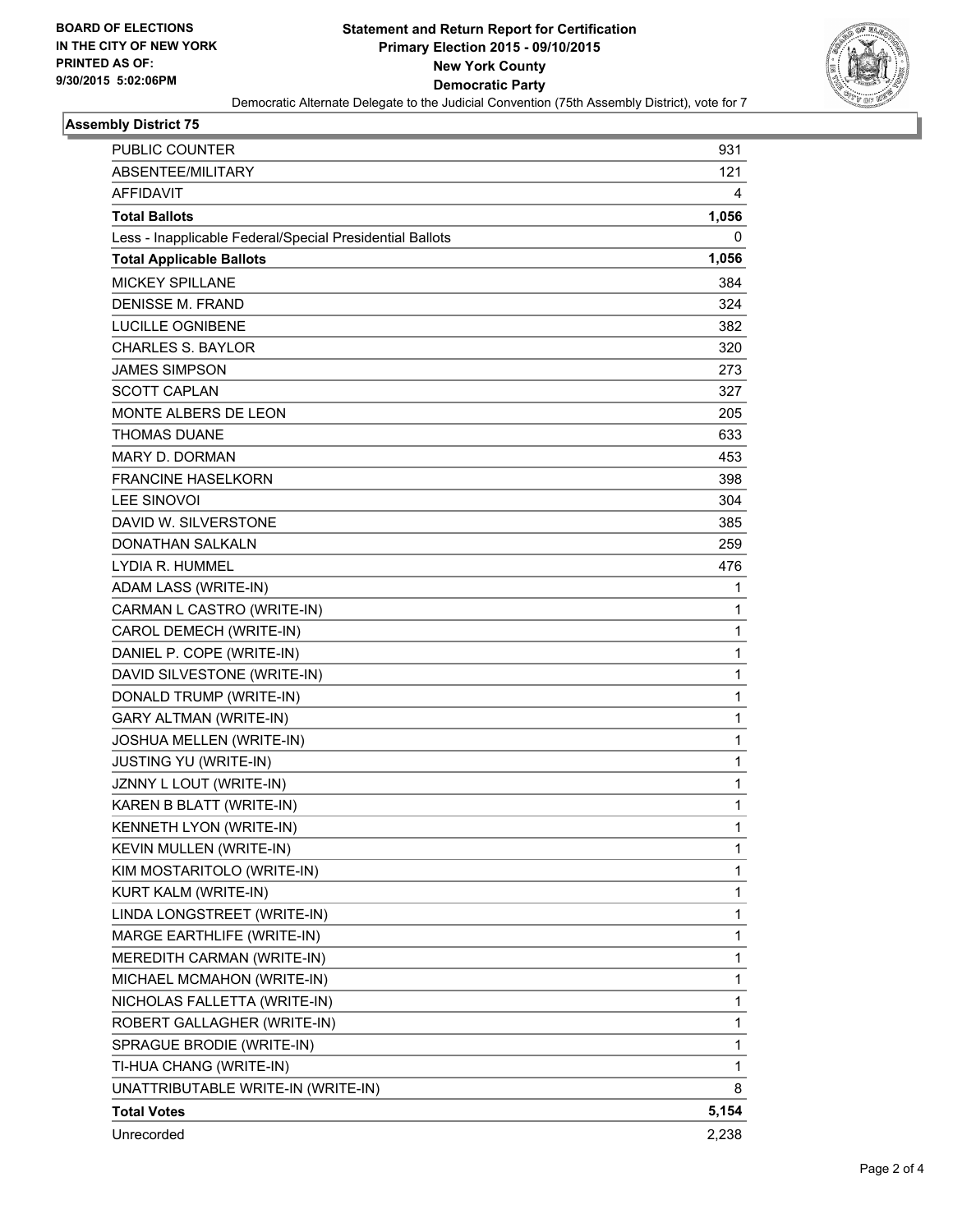#### **Statement and Return Report for Certification Primary Election 2015 - 09/10/2015 New York County Democratic Party** Democratic Alternate Delegate to the Judicial Convention (75th Assembly District), vote for 7



#### **Total for Democratic Alternate Delegate to the Judicial Convention (75th Assembly District) - New York County**

| <b>PUBLIC COUNTER</b>                                    | 931          |
|----------------------------------------------------------|--------------|
| ABSENTEE/MILITARY                                        | 121          |
| AFFIDAVIT                                                | 4            |
| <b>Total Ballots</b>                                     | 1,056        |
| Less - Inapplicable Federal/Special Presidential Ballots | 0            |
| <b>Total Applicable Ballots</b>                          | 1,056        |
| <b>MICKEY SPILLANE</b>                                   | 384          |
| <b>DENISSE M. FRAND</b>                                  | 324          |
| <b>LUCILLE OGNIBENE</b>                                  | 382          |
| <b>CHARLES S. BAYLOR</b>                                 | 320          |
| <b>JAMES SIMPSON</b>                                     | 273          |
| <b>SCOTT CAPLAN</b>                                      | 327          |
| MONTE ALBERS DE LEON                                     | 205          |
| <b>THOMAS DUANE</b>                                      | 633          |
| <b>MARY D. DORMAN</b>                                    | 453          |
| <b>FRANCINE HASELKORN</b>                                | 398          |
| <b>LEE SINOVOI</b>                                       | 304          |
| DAVID W. SILVERSTONE                                     | 385          |
| <b>DONATHAN SALKALN</b>                                  | 259          |
| LYDIA R. HUMMEL                                          | 476          |
| ADAM LASS (WRITE-IN)                                     | 1            |
| CARMAN L CASTRO (WRITE-IN)                               | 1            |
| CAROL DEMECH (WRITE-IN)                                  | 1            |
| DANIEL P. COPE (WRITE-IN)                                | 1            |
| DAVID SILVESTONE (WRITE-IN)                              | 1            |
| DONALD TRUMP (WRITE-IN)                                  | 1            |
| <b>GARY ALTMAN (WRITE-IN)</b>                            | 1            |
| JOSHUA MELLEN (WRITE-IN)                                 | 1            |
| JUSTING YU (WRITE-IN)                                    | 1            |
| JZNNY L LOUT (WRITE-IN)                                  | 1            |
| KAREN B BLATT (WRITE-IN)                                 | 1            |
| KENNETH LYON (WRITE-IN)                                  | $\mathbf{1}$ |
| KEVIN MULLEN (WRITE-IN)                                  | 1            |
| KIM MOSTARITOLO (WRITE-IN)                               | 1            |
| KURT KALM (WRITE-IN)                                     | 1            |
| LINDA LONGSTREET (WRITE-IN)                              | 1            |
| MARGE EARTHLIFE (WRITE-IN)                               | 1            |
| MEREDITH CARMAN (WRITE-IN)                               | 1            |
| MICHAEL MCMAHON (WRITE-IN)                               | 1            |
| NICHOLAS FALLETTA (WRITE-IN)                             | 1            |
| ROBERT GALLAGHER (WRITE-IN)                              | 1            |
| SPRAGUE BRODIE (WRITE-IN)                                | 1            |
| TI-HUA CHANG (WRITE-IN)                                  | 1            |
| UNATTRIBUTABLE WRITE-IN (WRITE-IN)                       | 8            |
| <b>Total Votes</b>                                       | 5,154        |
| Unrecorded                                               | 2,238        |